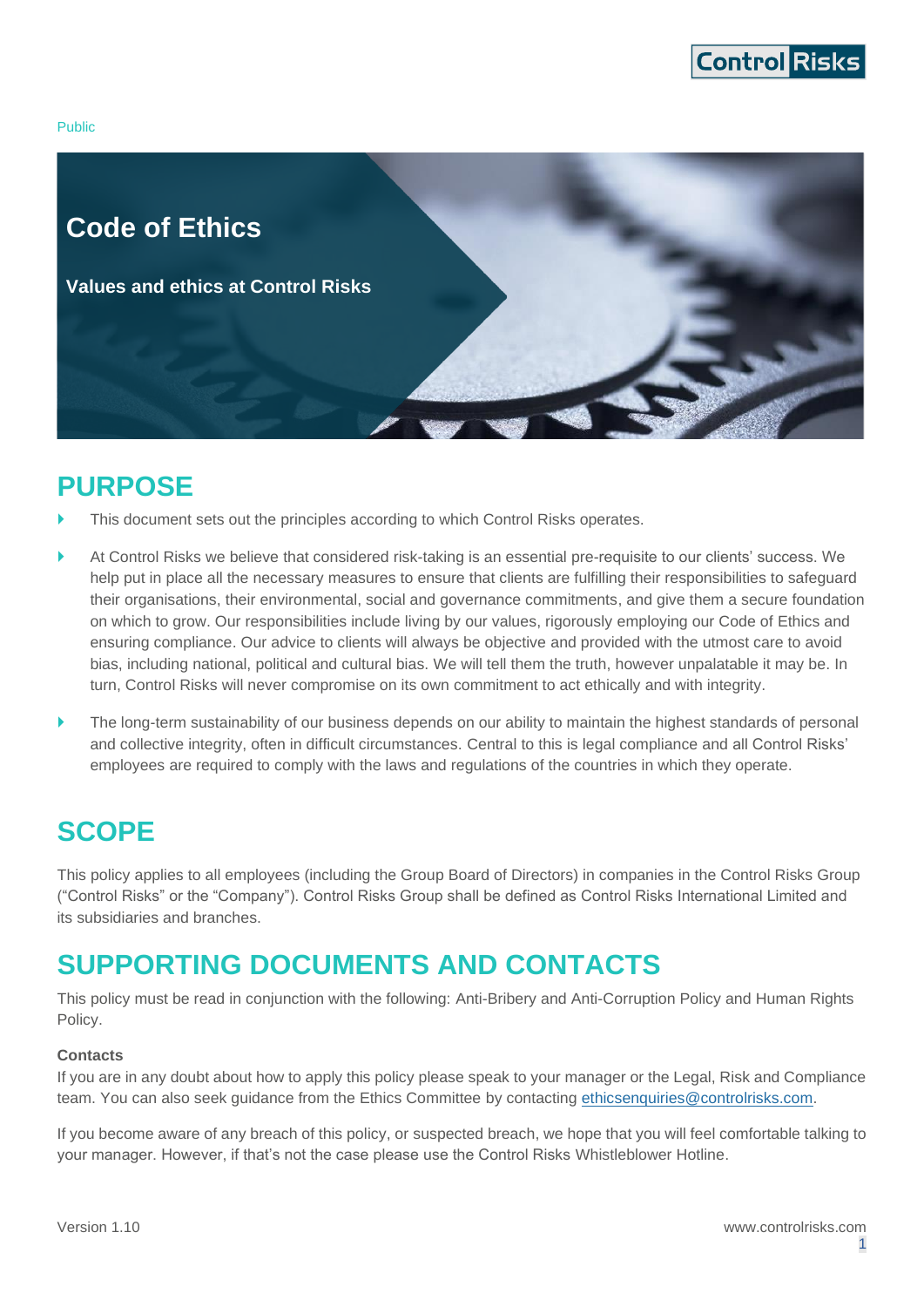# **CONTENTS**

| PURPOSE                                                                                                                                                                                                                                            |                                           |
|----------------------------------------------------------------------------------------------------------------------------------------------------------------------------------------------------------------------------------------------------|-------------------------------------------|
| $\blacktriangleright$ SCOPE                                                                                                                                                                                                                        | 1                                         |
| SUPPORTING DOCUMENTS AND CONTACTS                                                                                                                                                                                                                  | 1                                         |
| ▶ 1. OUR VALUES                                                                                                                                                                                                                                    | 3                                         |
| 2. OUR CODE OF ETHICS<br><b>Commitment to our Code of Ethics</b><br>Sustainability<br><b>Business integrity</b><br>Human rights<br><b>Conflicts of interest</b><br>Confidentiality<br><b>Political activities</b><br><b>Business relationships</b> | 3<br>3<br>3<br>4<br>4<br>4<br>4<br>5<br>5 |
| 3. AUTHORITY AND RESPONSIBILITY<br>All Control Risks employees<br><b>Managers</b>                                                                                                                                                                  | 5<br>5<br>5                               |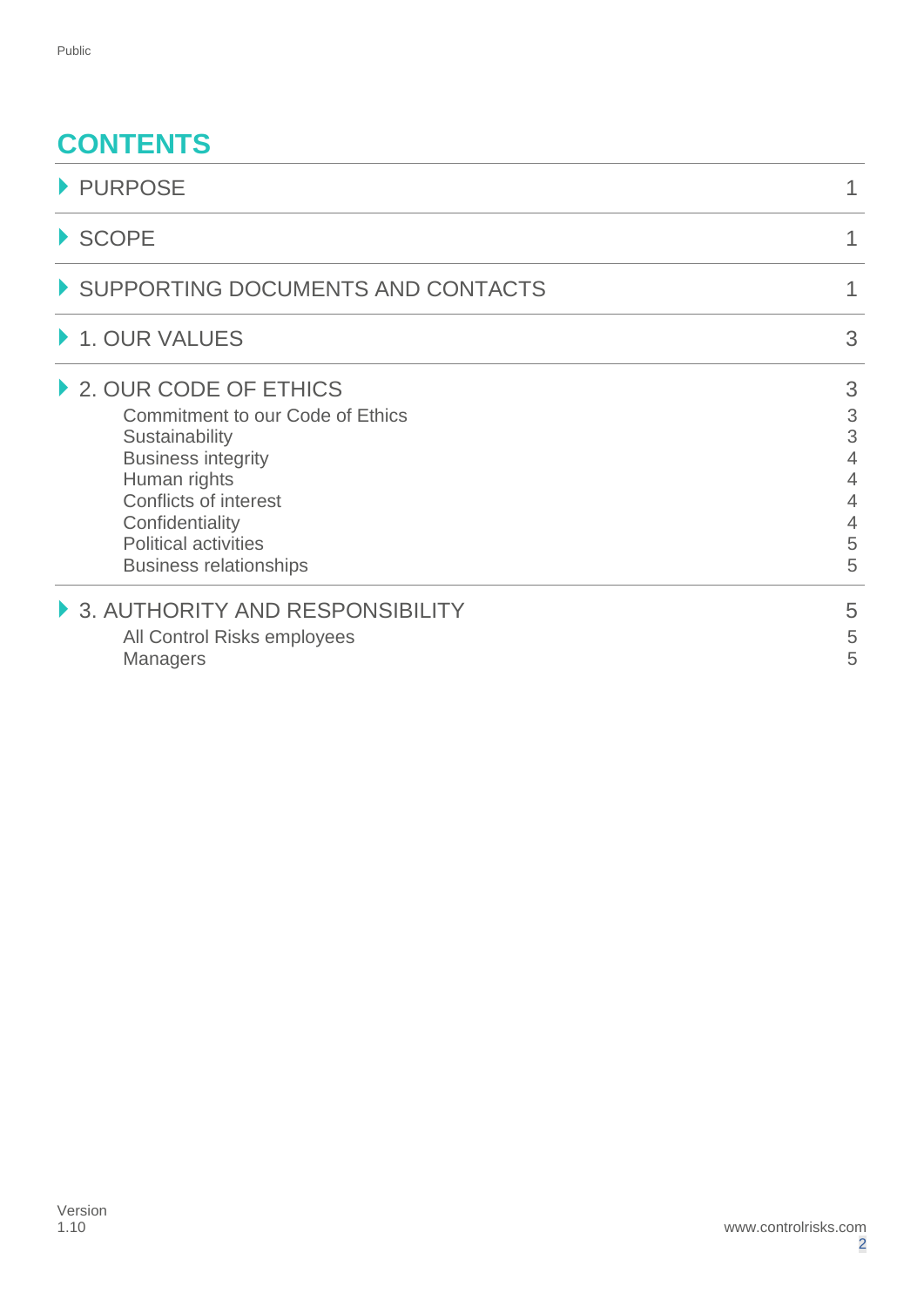# <span id="page-2-0"></span>**1. OUR VALUES**

The values that determine how we behave are sought during recruitment and fostered among all of our employees as we pursue our professional paths. Control Risks believes in business that serves society, creates prosperity and fosters fruitful collaboration across the globe, as well as generating returns for stakeholders. Our values are central to the way we treat each other, our clients and the communities in which we operate. They apply across four pillars that determine the way we conduct ourselves as we go about our work:

#### **Integrity and ethics**

- ▶ Our Code of Ethics, elaborated below, is applied consistently everywhere we operate.
- As a manifestation of our values, the Code of Ethics is the basis of our integrity as a business.

#### **Collaboration and teamwork**

- Our OneFirm principle ensures clients receive the right advice from the right people, wherever they need it.
- We recognise the value that the different perspectives of a diverse workforce bring to our client work and our functioning as a business.
- Individual creativity and expertise in a team-based structure are encouraged and celebrated.

#### **Commitment to people**

- Control Risks is committed to building an inclusive workplace, which gives equal opportunities to all, regardless of a person's race, ethnicity, gender, gender identity and expression, sexual orientation, neurodiversity and disability.
- We recognise that policies demand actions and that there is more work to be done by us and society at large to tackle injustice and institutionalised barriers to advancement.

#### **Professionalism and excellence**

We always strive to ensure our work is of the highest professional standard and done to the very best of our collective ability.

# <span id="page-2-1"></span>**2. OUR CODE OF ETHICS**

#### <span id="page-2-2"></span>**Commitment to our Code of Ethics**

Ethics define how we do what we do. Every day we are asked to help clients in controversial, dangerous and morally complex situations. Applying ethics in these circumstances is often difficult, but it is essential. Guided by an ethical code and confident in our innate integrity, we have the opportunity to help our clients do business in the most challenging circumstances. Being proud of what we do is always more important than short-term financial gain.

#### <span id="page-2-3"></span>**Sustainability**

Control Risks recognises the need to embed all aspects of sustainability across our business. We are working towards minimising our climate footprint, promoting positive and supportive employee engagement and working in a way that is considerate of our impact on the planet and on our stakeholders. This Code of Ethics forms a core part of our governance standards and the importance transparency and integrity play in our business. As a consultancy, investing in and supporting our employees to ensure they can thrive in a diverse and welcoming environment is crucial to our long-term success. With respect to the environment, we will support the transition to a low carbon economy through our own business relationships, by using resources as efficiently as possible and by educating and motivating our colleagues to be environmentally responsible.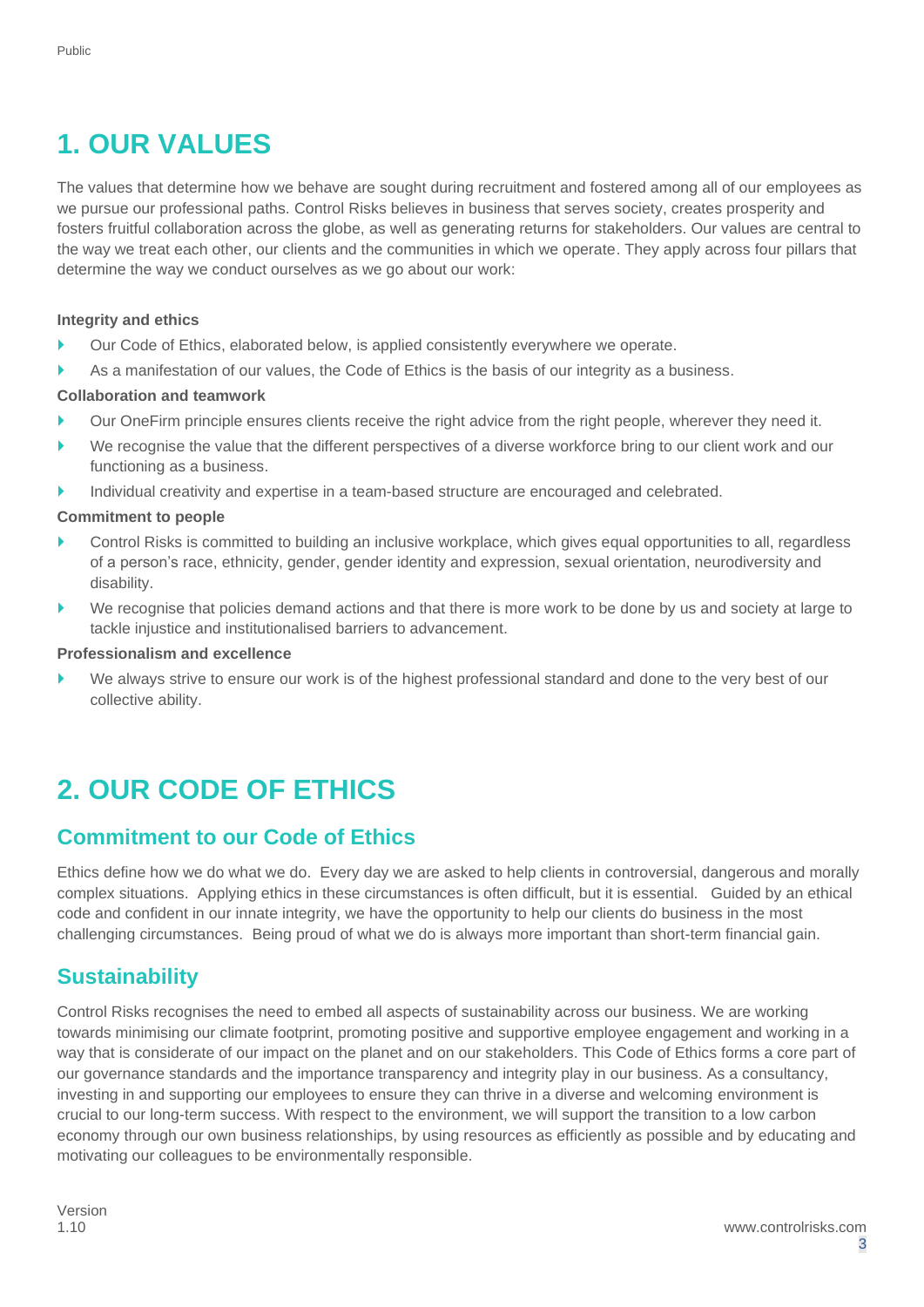### <span id="page-3-0"></span>**Business integrity**

Business integrity goes beyond compliance with the law and involves the application of our core values. Control Risks does not pay bribes directly or indirectly and does not engage in any acts of corruption including the facilitation of tax evasion. Control Risks' employees are expected to use their judgement not just to avoid malpractice but to promote good practice in accordance with the company's commitment to high standards of integrity.

### <span id="page-3-1"></span>**Human rights**

Control Risks respects the full range of human rights:

- The company and all its employees have an accountability to ensure an inclusive working environment in which everyone can feel comfortable and where everyone is treated with respect and dignity.
- The company supports the Universal Declaration of Human Rights, and our employees are never to be complicit in human rights abuses. Control Risks is guided by the UN Guiding Principles on Business and Human Rights and the Voluntary Principles on Security and Human Rights. It is a Signatory of the UN Global Compact.

#### <span id="page-3-2"></span>**Conflicts of interest**

Control Risks' employees must avoid situations or transactions in which their personal interests could conflict or might be seen to be in conflict with those of Control Risks. This includes: acting on any client information gained through their employment with Control Risks for personal gain; passing such information to a third party; or acting in any way that could be construed as insider trading<sup>1</sup>.

Conflicts of interest can arise if individuals have a personal interest in business dealings involving Control Risks. Personal interest can be direct or indirect and refers not only to personal interests but to those of family members and friends. If there is a potential for conflict, the interests of Control Risks must take priority.

Control Risks' employees must disclose any personal conflict of interest or perceived conflict to their line manager. (For company conflicts of interest see Conflicts of Interest Policy.)

## <span id="page-3-3"></span>**Confidentiality**

Control Risks will never disclose its work for a particular client without their consent.

Furthermore, Control Risks employees will always exercise caution when deciding whether to identify a party as being a client of Control Risks. We will not reveal the identity of any client unless:

- We have their consent, or
- We judge that the circumstances surrounding our work with a client are not sensitive and we are not prohibited to disclose that information.

Where we are working with a client on a project that is public knowledge, in most cases, the restriction on identifying a client will not apply but judgement will be used before doing so.

Control Risks' employees must contact the Chief Marketing Officer, Global Content Director or their deputies before making any comment to the media. Employees can find the full Media Relations Guidelines on the company intranet.

<sup>&</sup>lt;sup>1</sup> Insider trading is the buying or selling of a security whilst in possession of material non-public information (MNPI). A security is any tradable financial asset. MNPI is information that has not been disclosed to the marketplace (it is non-public) and that would be considered relevant (material) to an investor, or prospective investor, in the security. If the information is likely to make the stock price move up or down, or effect the yield or price of a fixed income security it is material.